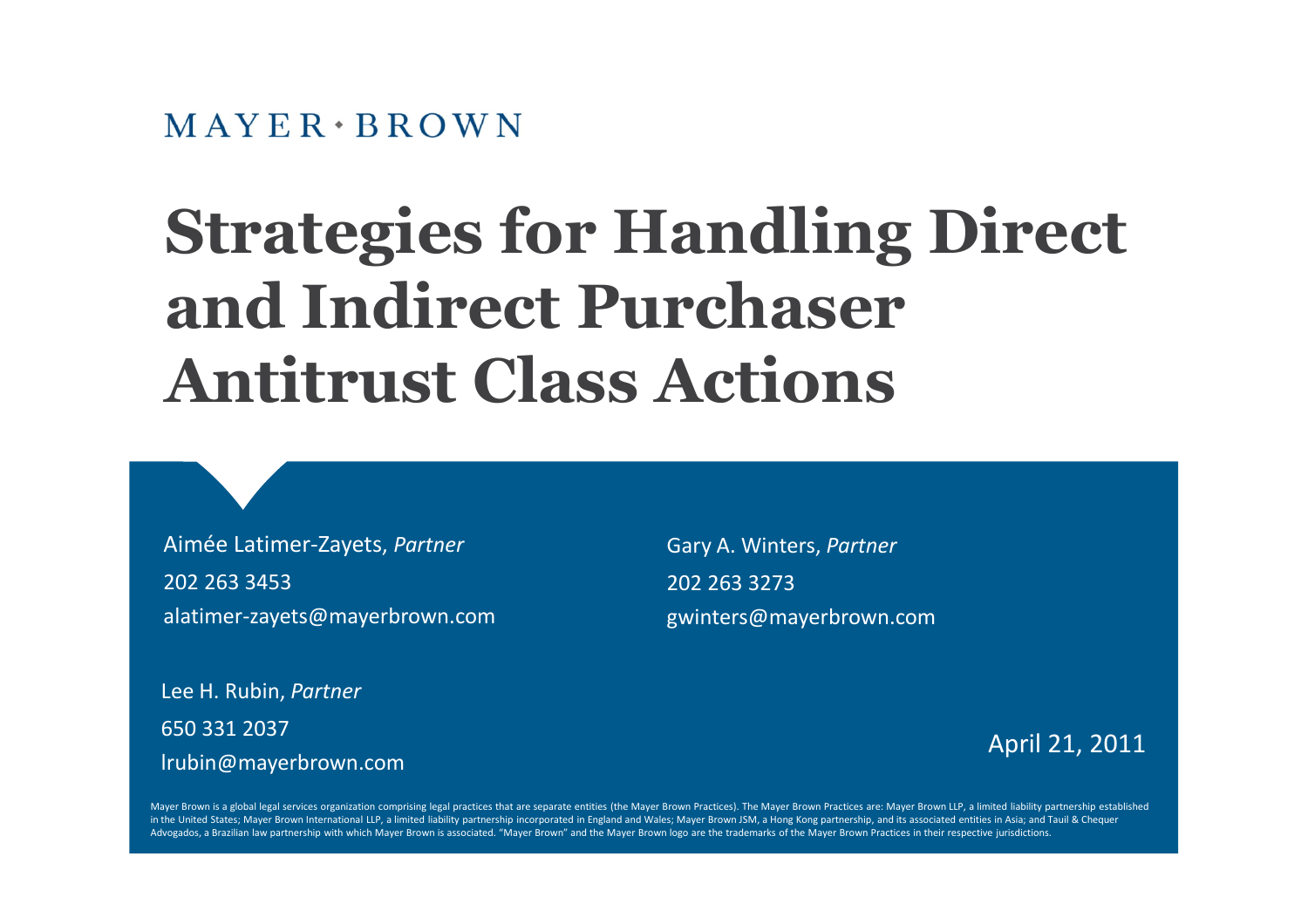#### **Speakers**



Aimée Latimer-Zayets, *Partner* 202 263 3453 alatimer-zayets@mayerbrown.com



Lee H. Rubin, *Partner* 650 331 2037 lrubin@mayerbrown.com



Gary A. Winters, *Partner* 202 263 3273 gwinters@mayerbrown.com

MAYER BROWN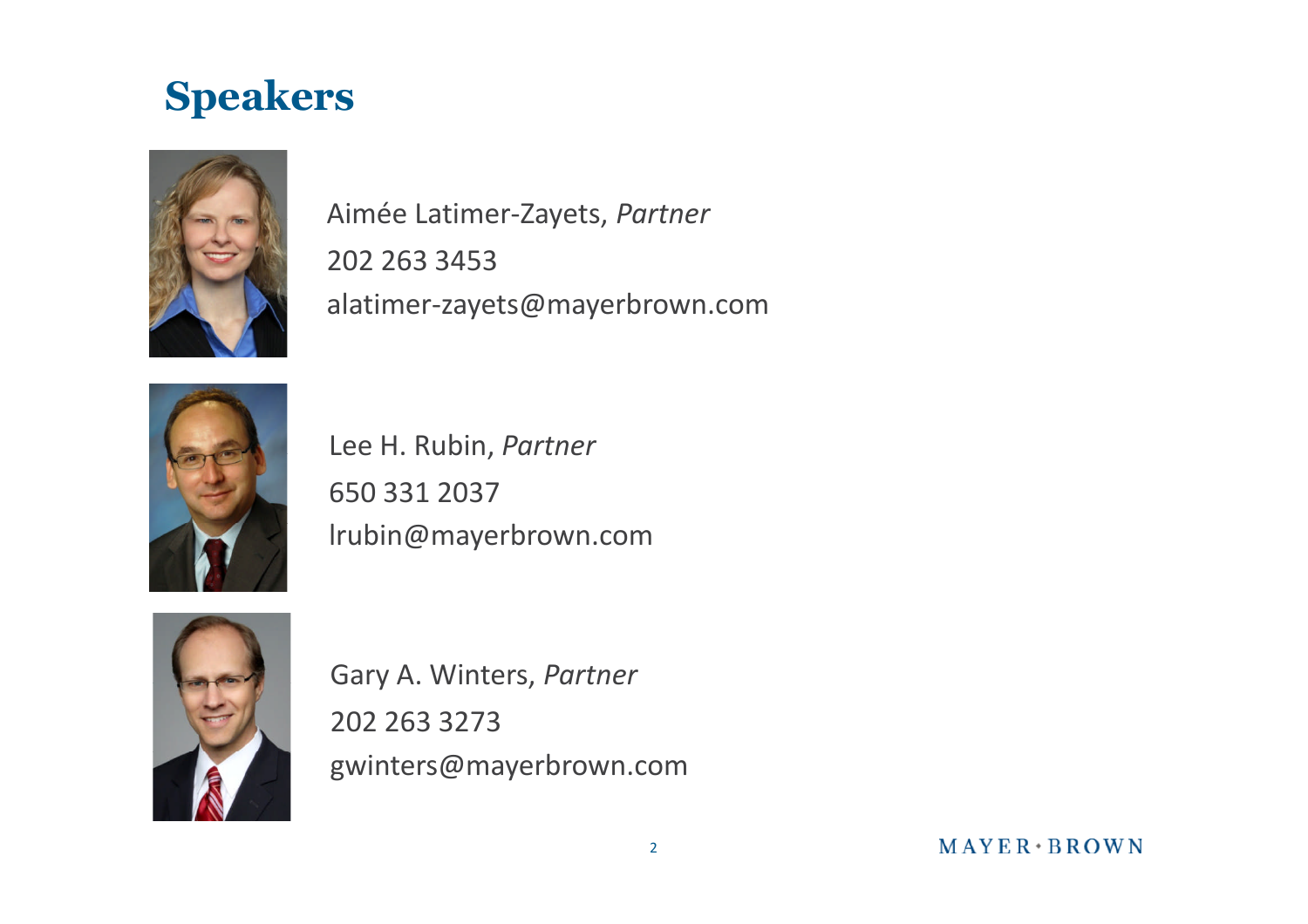### Setting the Stage

- *Illinois Brick* rule: Indirect purchasers (downstream purchasers who did not buy from the alleged antitrust violator) cannot bring claims under federal antitrust laws
- Indirect purchasers may bring claims under state law
- Most modern antitrust class actions allege price-fixing conspiracies or monopolization that raises prices to direct and indirect purchasers
	- Cartel cases *e.g.*, DRAM, SRAM, LCDs, Air Cargo, Rubber Chemicals
	- Monopolization *e.g.*, Relafen, Flonase, Wellbutrin, Intel, Microsoft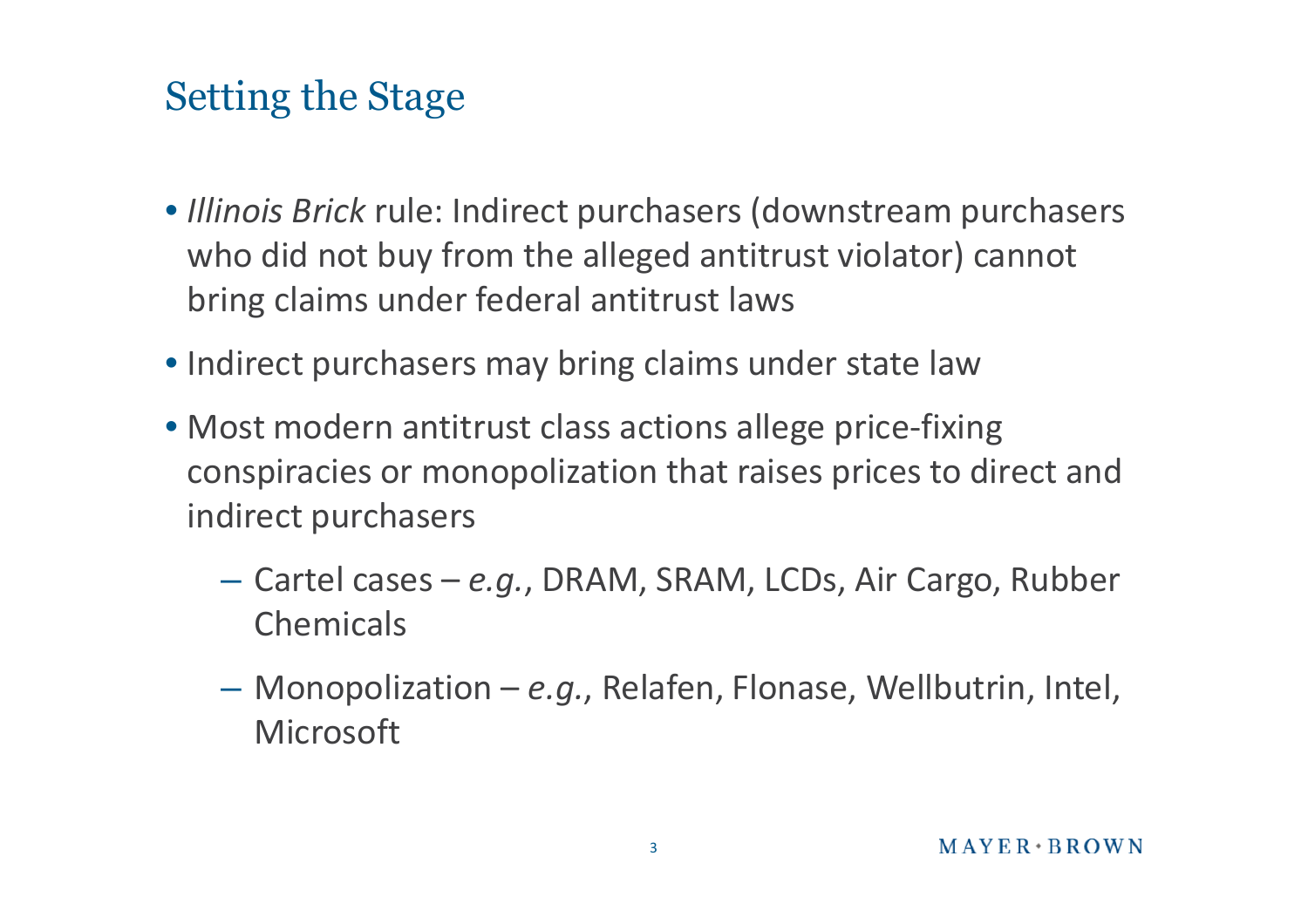# Setting the Stage (con't)

- Class Action Fairness Act of 2005 (CAFA) permits removal of class actions from state to federal court if damages sought are in excess of \$5 million, and any class member is diverse from any defendant
- Therefore, indirect purchasers now bring cases directly in federal court rather than wait for removal
- Cases brought by direct and indirect purchasers around the country consolidated by JPML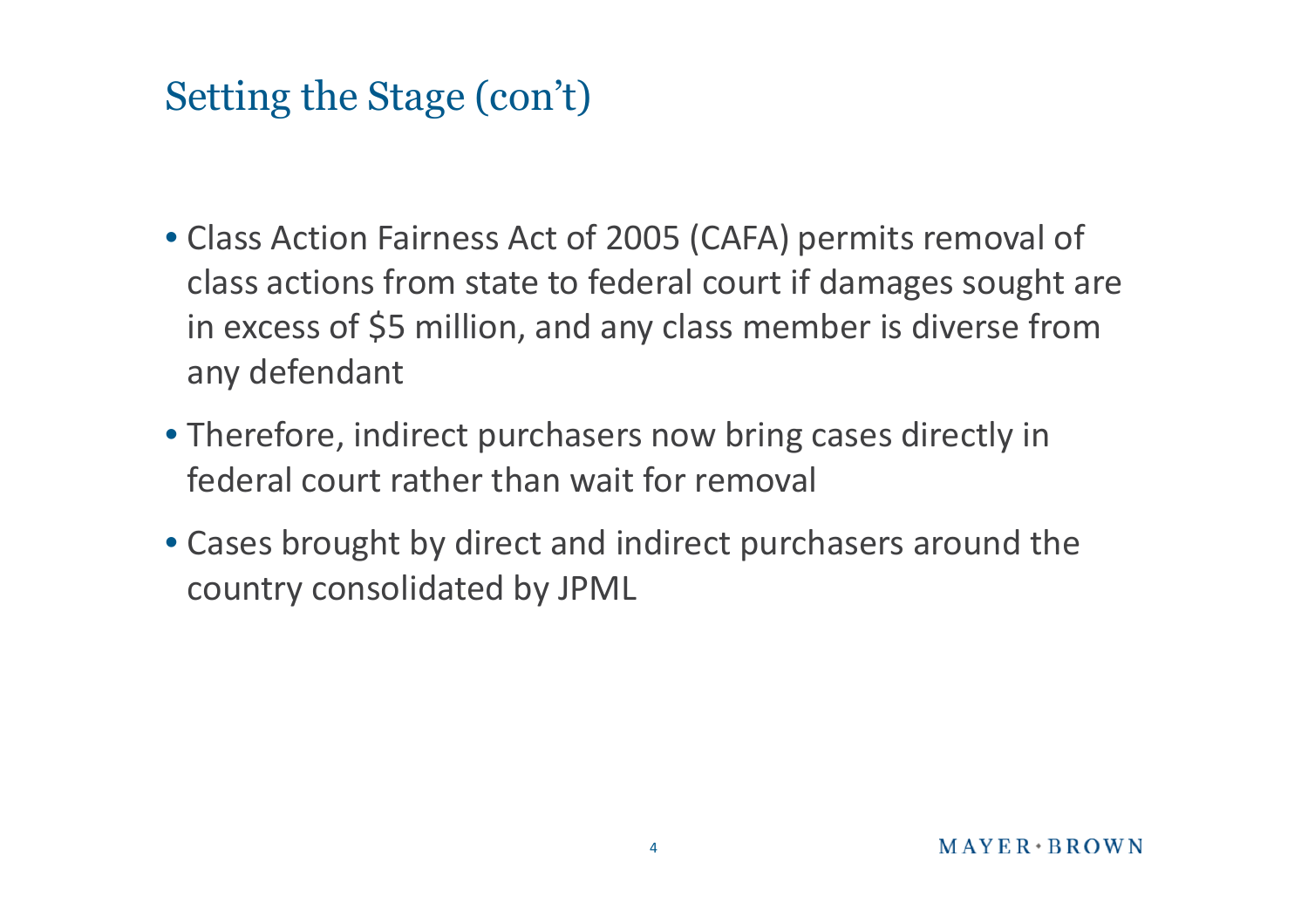#### What are the Claims?

- Direct purchasers
	- Claims under Sherman Act Sections 1 and 2
- Indirect purchasers
	- Brought under state antitrust and unfair competition statutes, as well as state laws permitting unjust enrichment claims
	- State substantive law, but federal procedural rules impacts motion to dismiss (Twombly), class certification, summary judgment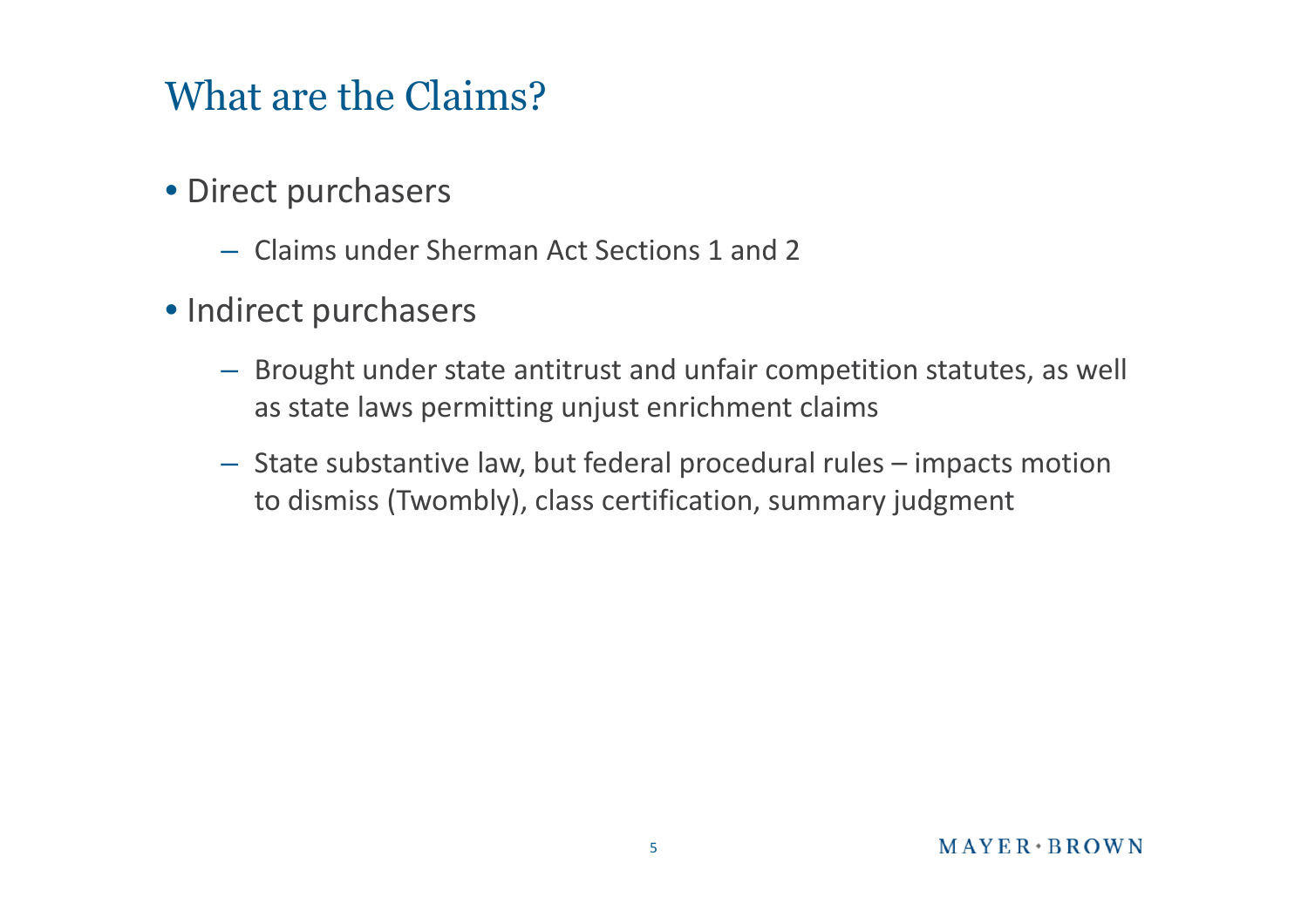# Effects of Consolidation – Pretrial

- Coordinated discovery
	- Core liability issues are the same
	- Injury and damages issues, usually addressed through third-party discovery and experts, proceed separately
- No more costly state-by-state litigation of dismissal and class certification motions
	- *E.g.*, Visa cases, Microsoft cases
- More extensive third-party discovery to address pass-through
	- Plaintiffs need to obtain data on intermediate costs and prices for the merits expert to build a model
	- Opportunity for the defense to attack pass-through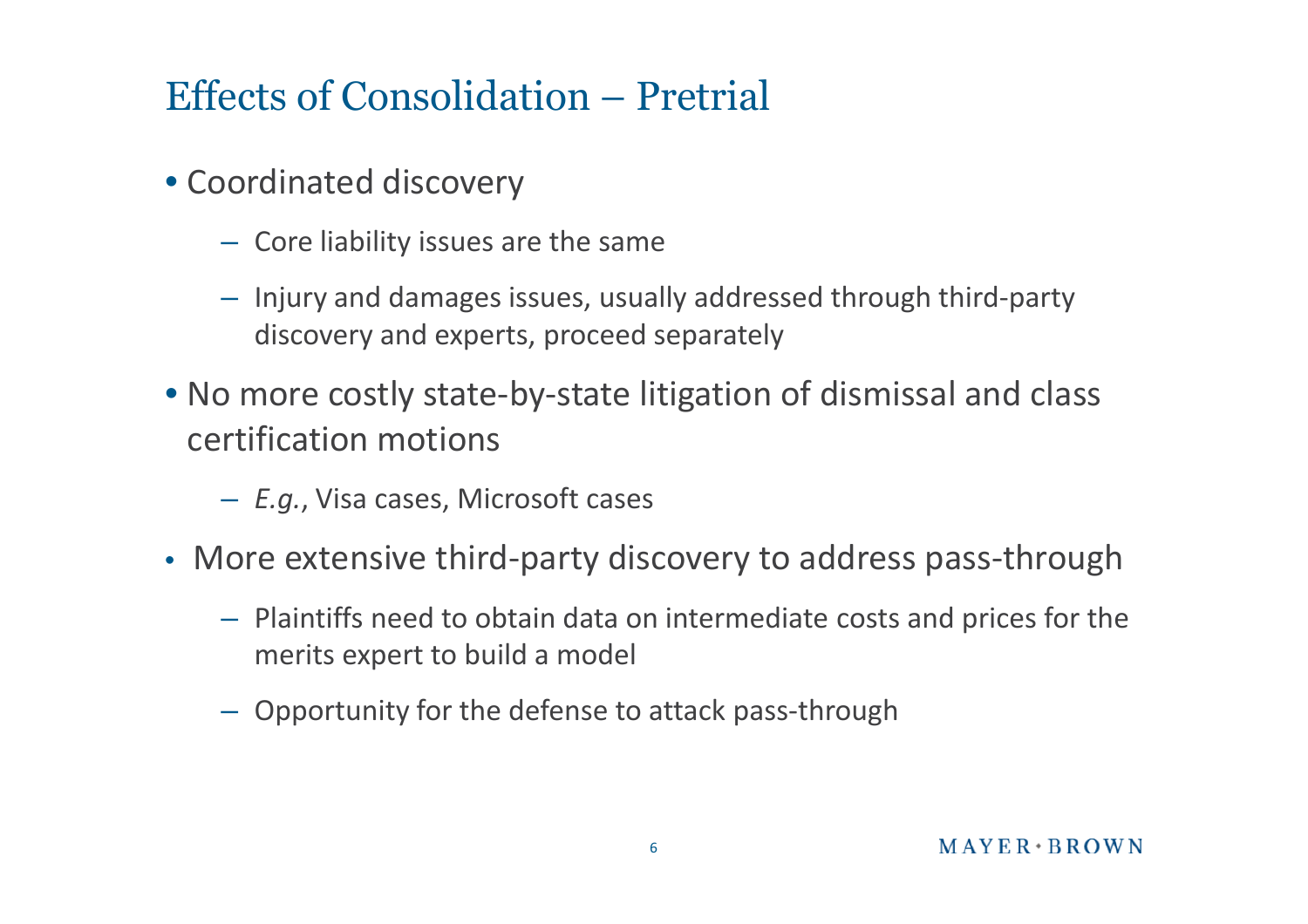# Effects of Consolidation – Pretrial (con't)

- Indirect purchasers more active in the litigation
	- Indirect purchasers can't wait for results of direct purchaser case
- Rulings affecting indirect cases have an "all or nothing" impact
- Greater exposure for defendants, but also greater opportunity to win the entire case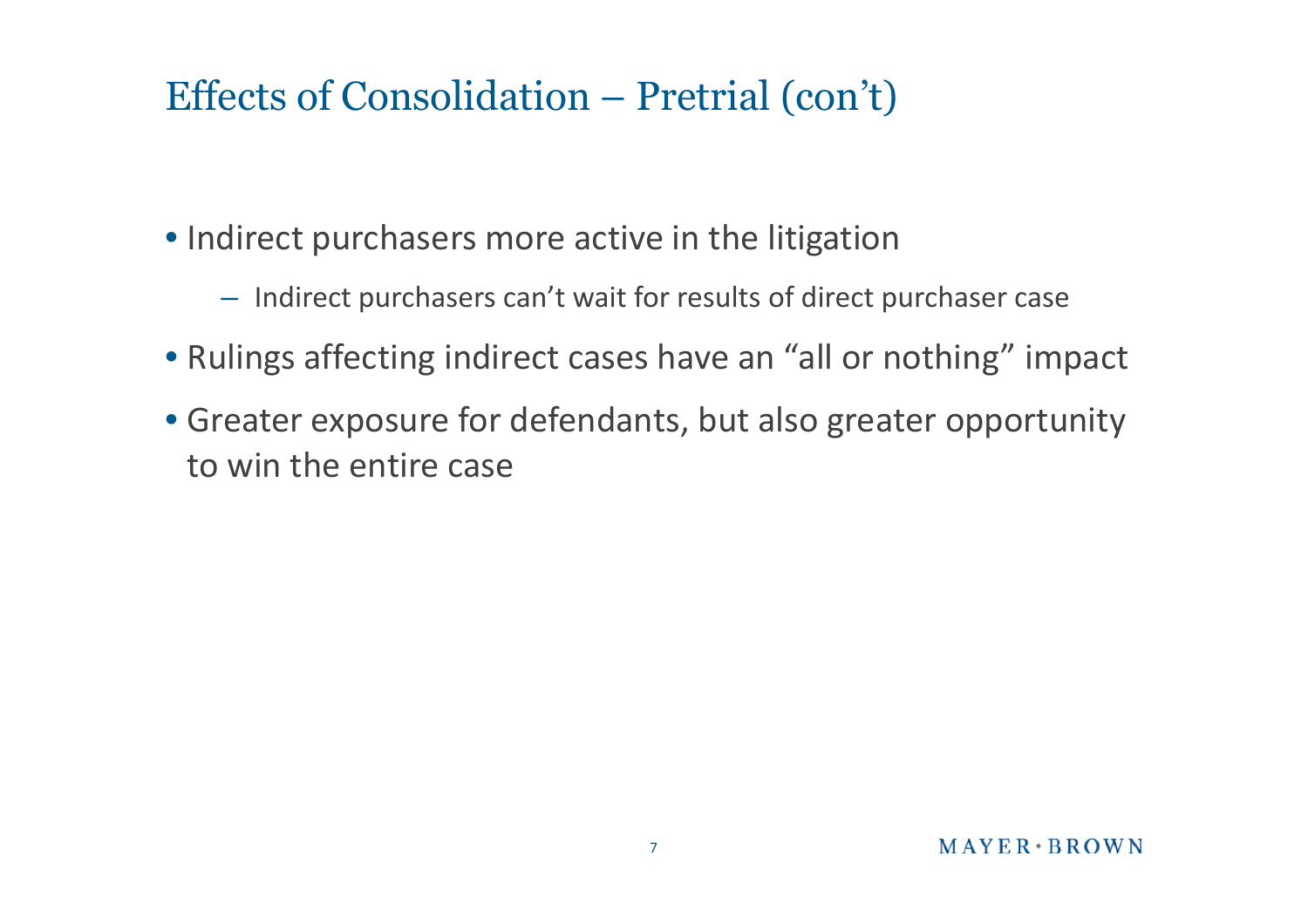# Class Certification Issues Affecting Indirect Purchaser Claims

- Conflicts among state consumer protection statutes
- Ascertainability of class members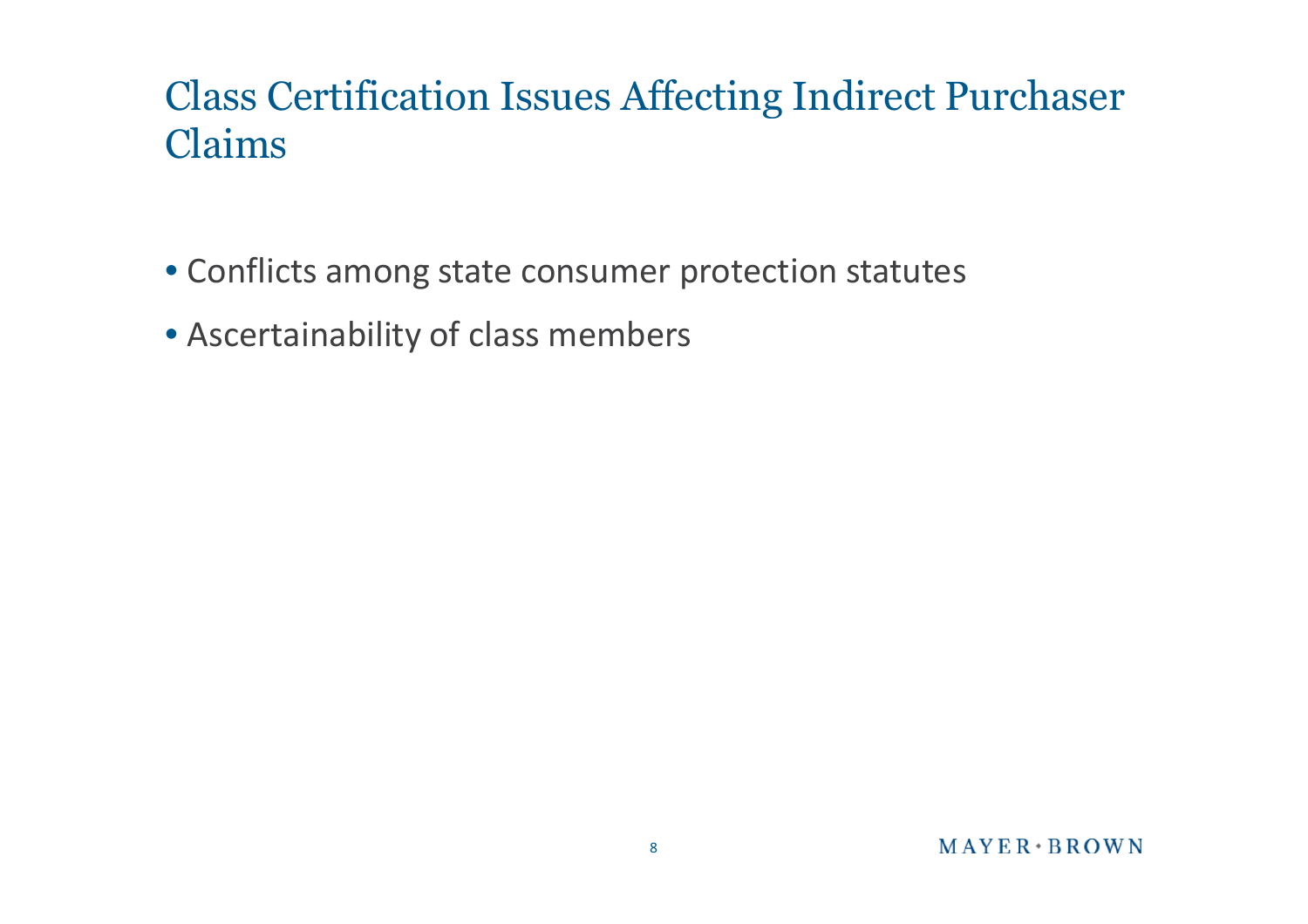#### FTAIA

#### • Implicated if

- Claims by foreign plaintiffs
- Claims by domestic plaintiffs, for purchases by foreign subsidiaries (*e.g., Sun v. Hynix* direct purchaser claims)
- Claims by domestic purchasers for anticompetitive conduct related to component sold in foreign commerce (*e.g.*, domestic indirect purchasers)
- Defense should consider facial and factual attacks on subject matter jurisdiction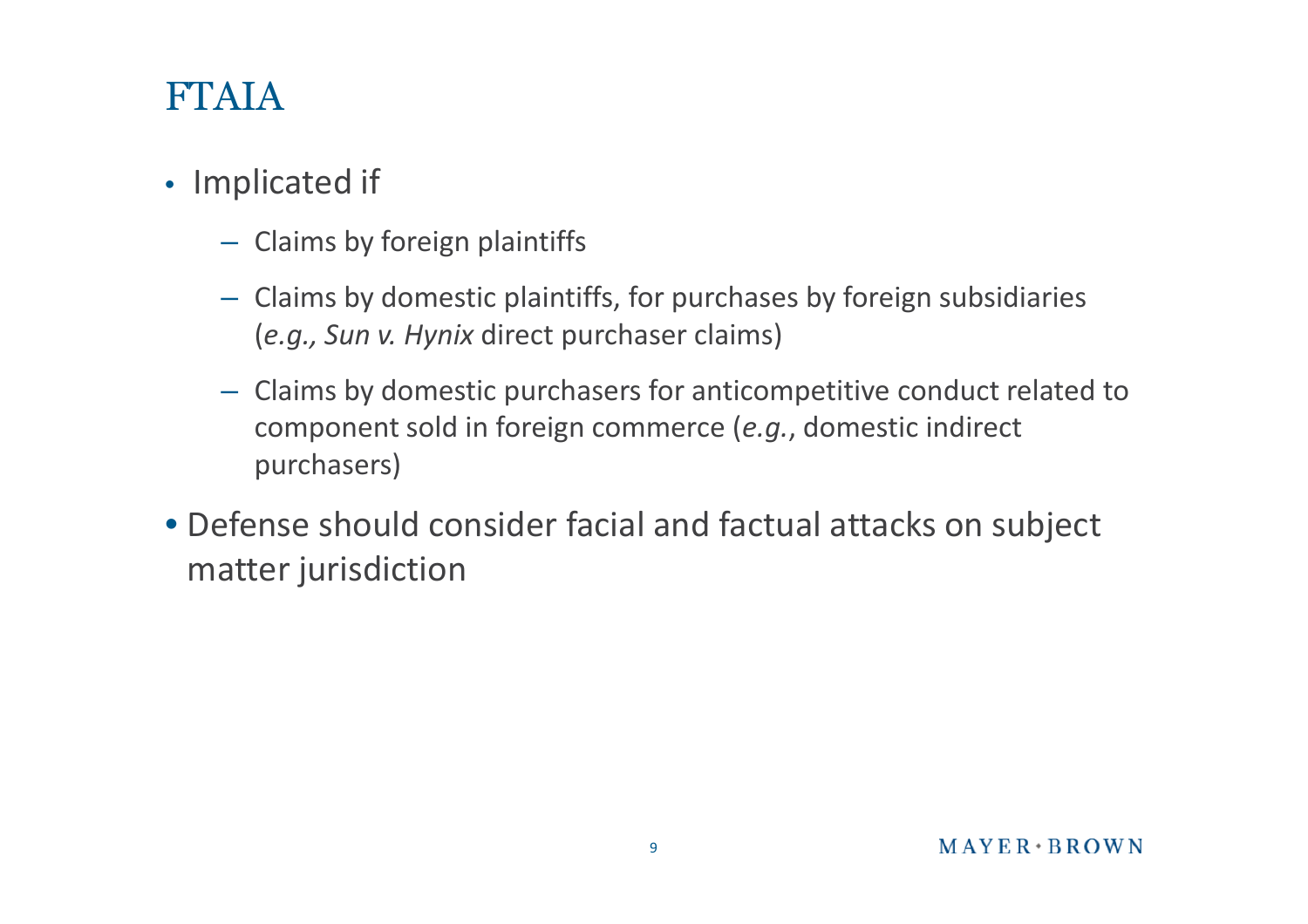# FTAIA (con't)

#### • Basic principles

- FTAIA issues arise when foreign commerce involved; domestic and import commerce are within U.S. jurisdiction
- Foreign commerce may be brought within U.S. jurisdiction if conduct has a "direct, substantial, and reasonably foreseeable" effect on U.S. commerce, and that effect "gives rise to" a Sherman Act claim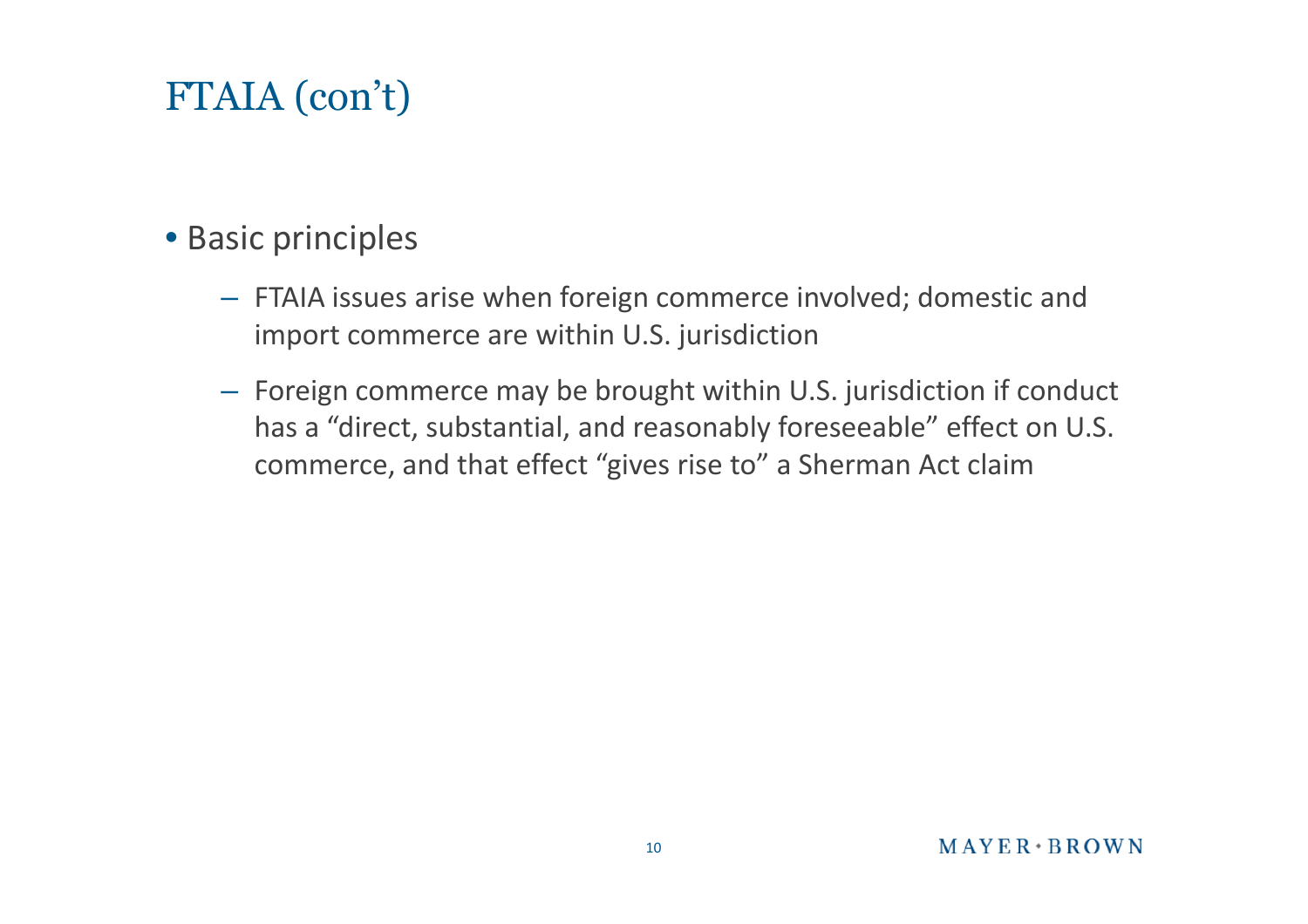# FTAIA (con't)

- Indirect purchaser claims are vulnerable where component sold in foreign commerce
	- *SRAM* decision:
		- component sold domestically and also to foreign purchasers; end products imported into U.S.
		- FTAIA applies to state-law claims
		- sale of finished products in U.S. does not qualify under "import" exception because *defendants* didn't import – manufacturers of finished products did
		- high hurdle for meeting domestic effects exception plaintiffs must show defendants specifically designed component for a particular manufacturer, and incorporated into a product specifically designed to be imported into the U.S.
		- if plaintiffs unable to meet domestic effects exception, and unable to segregate damages based on foreign and domestic commerce, all claims fail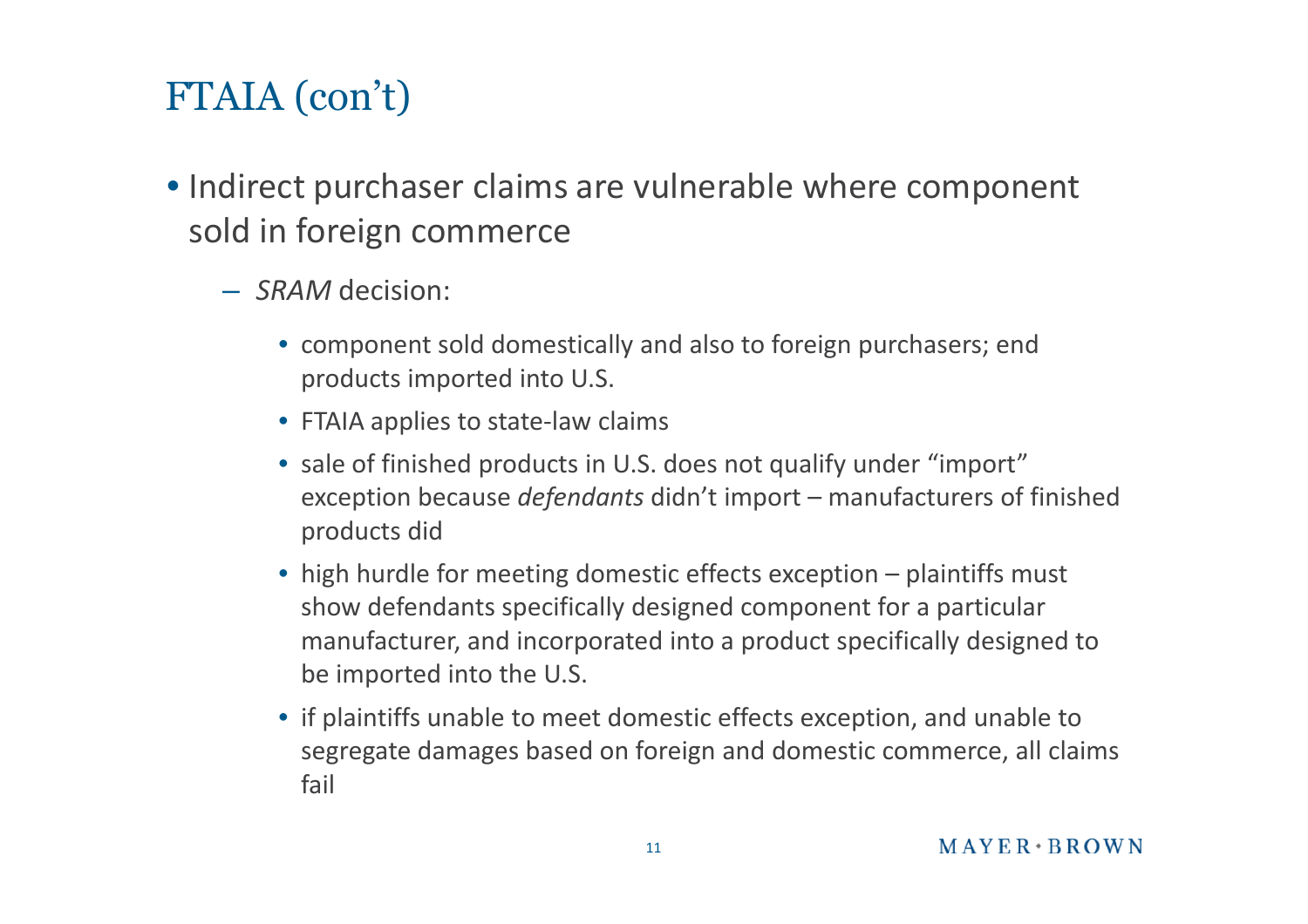# FTAIA (con't)

- Discovery of foreign sales data
	- Is it relevant to indirect purchaser damages claims?
		- Not if indirect purchasers use "bottom up" damage calculation
		- But *SRAM* decision may encourage alternative methodology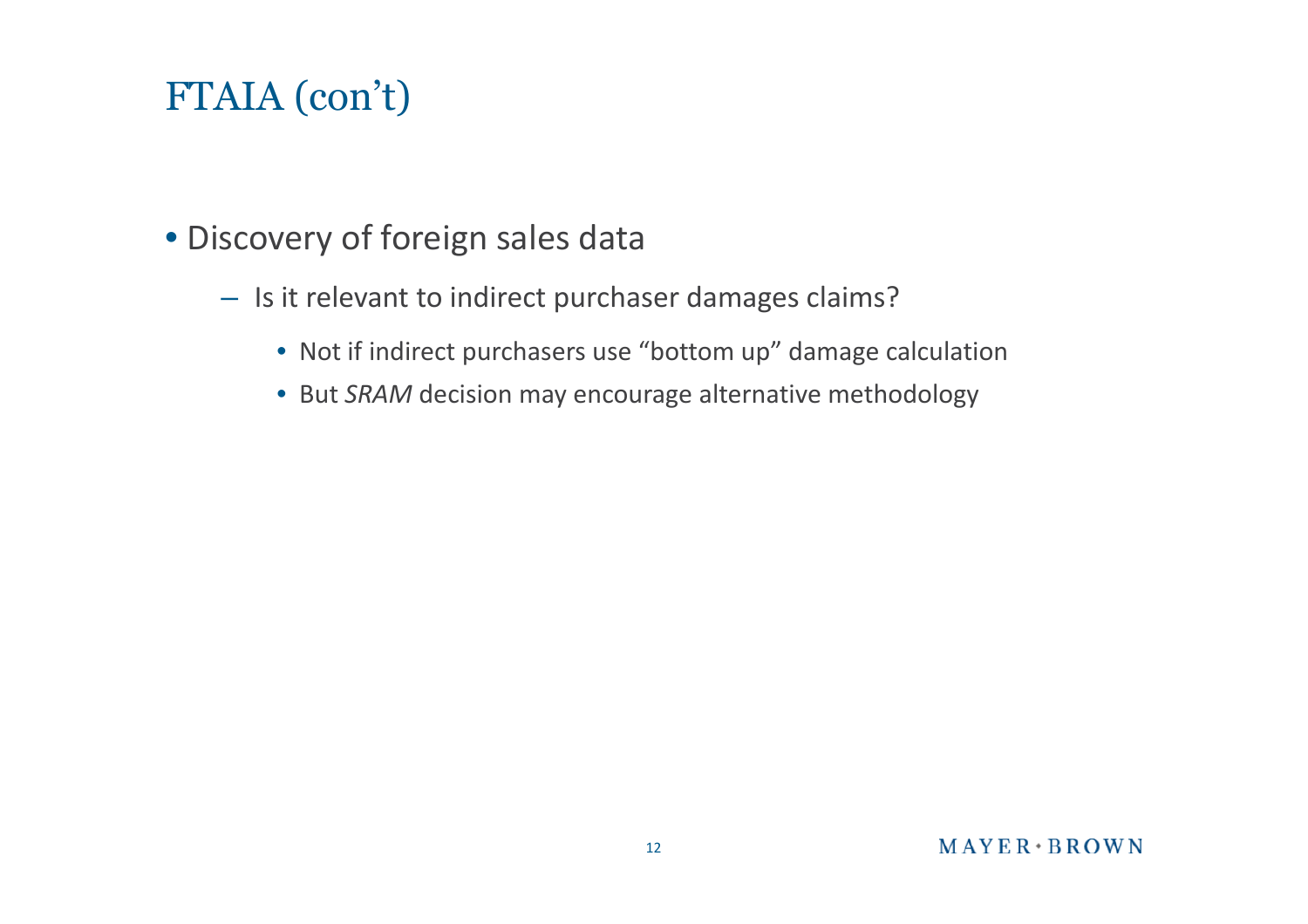#### Remand of Indirect Purchaser Actions

- Not an issue for direct purchaser actions; they are all on behalf of a nationwide class
- Defendant may want to remand indirect purchaser actions
- Plaintiffs probably favor consolidation for trial
- *Lexecon*: Prohibits MDL court from transferring cases to itself for trial; cases must be remanded back to original district for trial
- Parties can waive remand (*Carbon Dioxide, Armstrong*)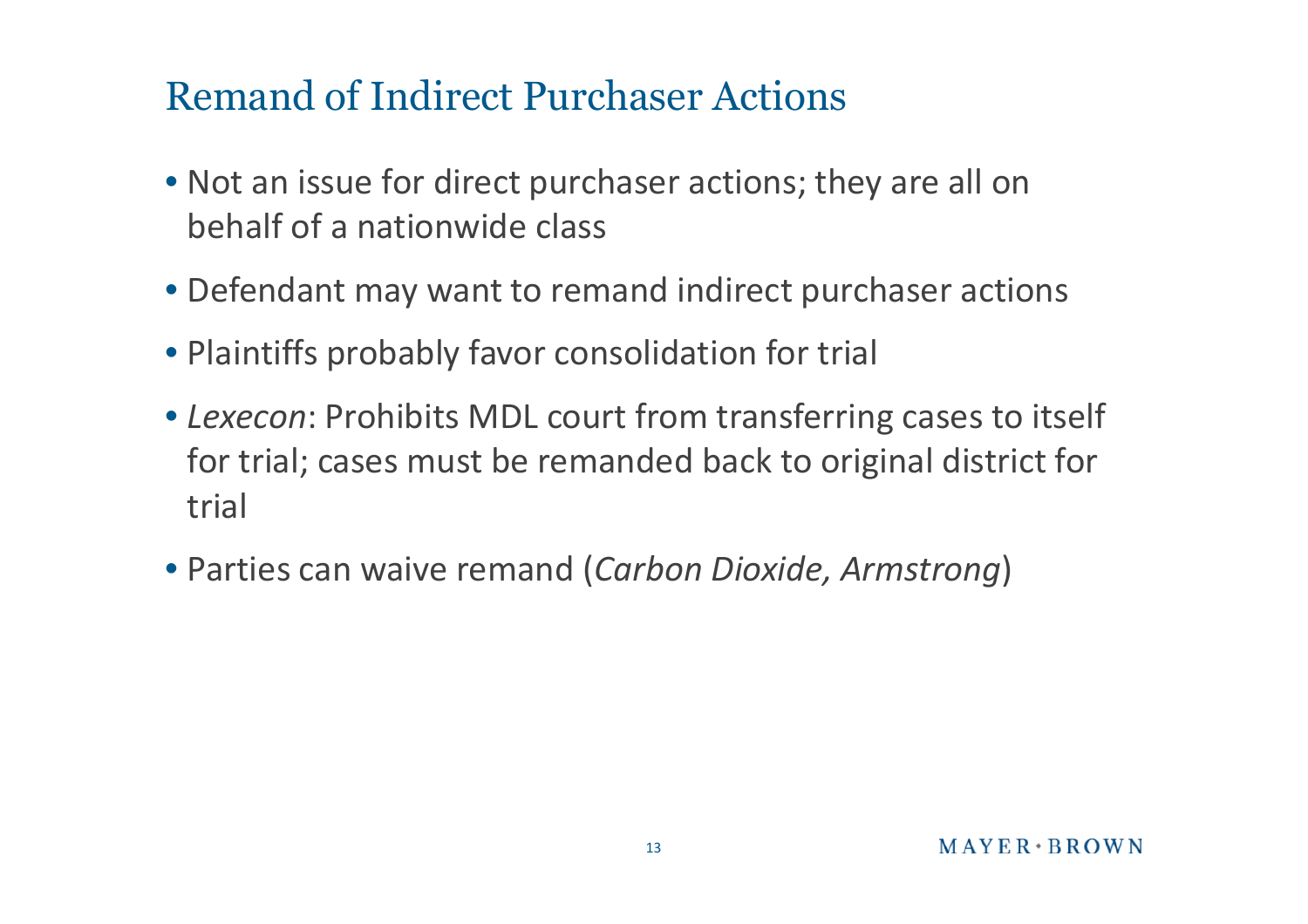# Remand of Indirect Purchaser Actions (con't)

- Is remand required if defendant does not waive?
	- District court decisions in *Drosperinone*, *Cessna*, suggest waiver must include all parties
- Can plaintiffs avoid remand by filing an amended complaint in the MDL district?
- No remand of cases on behalf of a state class, where the class originally filed in the MDL district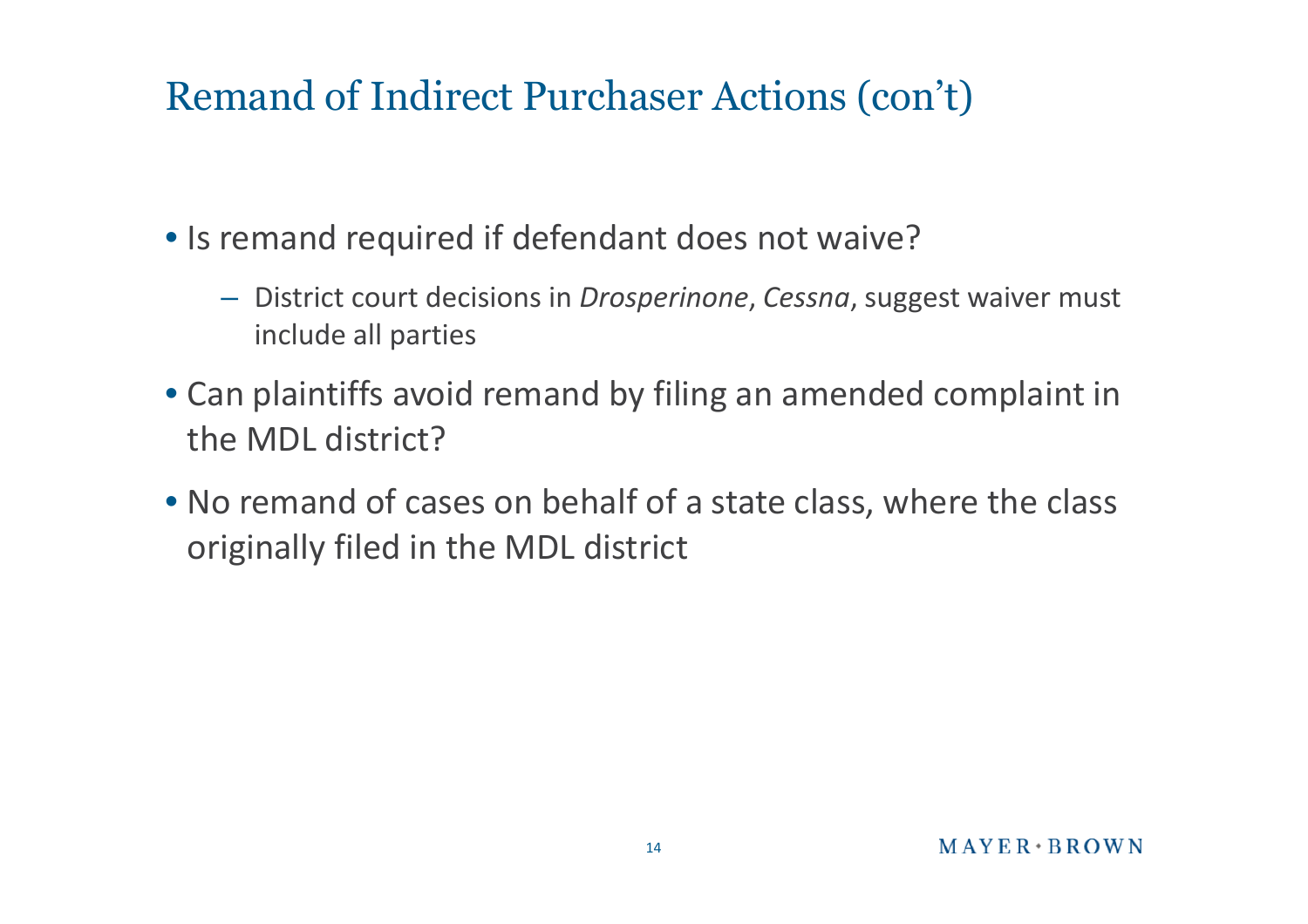# Remand of Indirect Purchaser Actions – Strategic Considerations

- Remand allows defendant to reduce damages exposure to indirect purchasers in MDL trial
- Remand allows damages to state classes to be challenged separately, because an adverse verdict in the MDL trial is collateral estoppel on liability, but not on damages
- Even if damages claims would not be litigated separately after plaintiff's victory, remand may create leverage for settlement
- Collateral estoppel is a one-way street: if cases remanded and defendant wins the MDL trial, plaintiffs in remanded cases could still litigate liability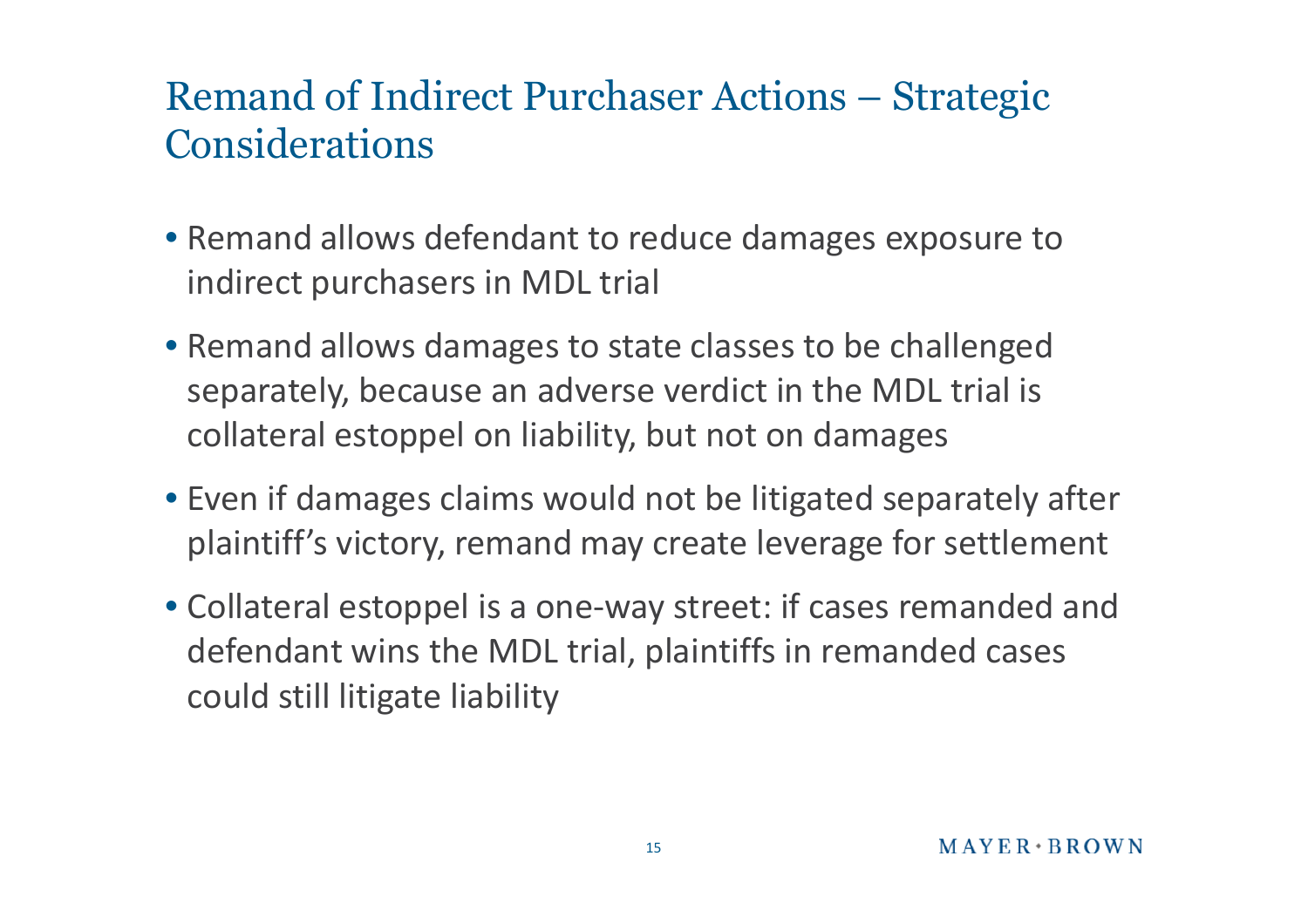# Remand of Indirect Purchaser Actions – Strategic Considerations (con't)

- Trial in the MDL district of all indirect purchaser claims has the advantage of giving the defendant a judgment on all cases if it prevails
- If cases remanded, would they be transferred back to the MDL district for trial under 28 U.S.C. § 1404(a)?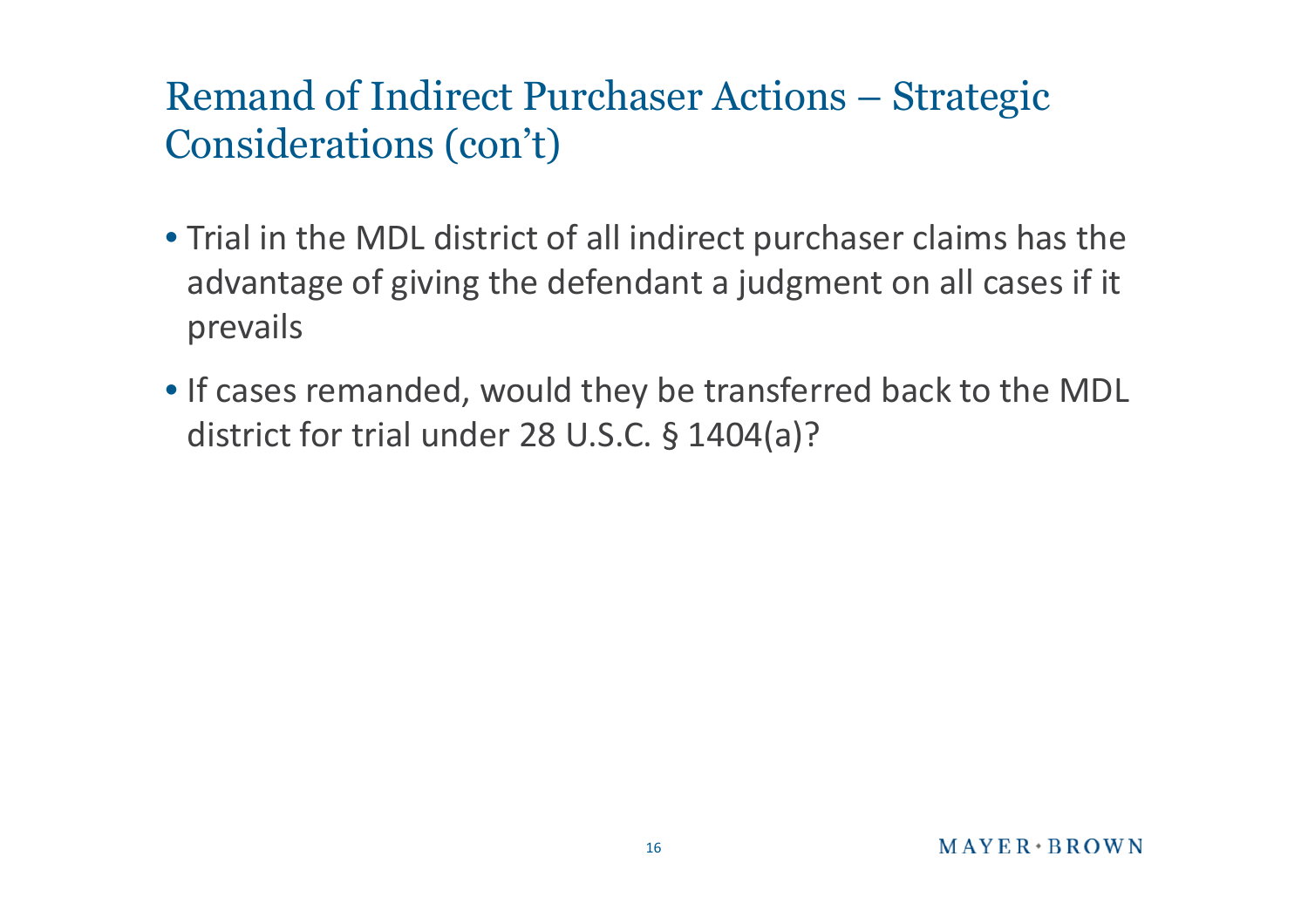# Can Direct and Indirect Purchaser Cases be Tried Together?

- A joint trial of all plaintiffs and all defendants is the most efficient approach
- Key pieces of the puzzle: liability standards for state claims, *Hanover Shoe*/pass-on, allocation of damages
- What if there are no common defendants in the direct and indirect purchaser cases?
	- SRAM: separate trials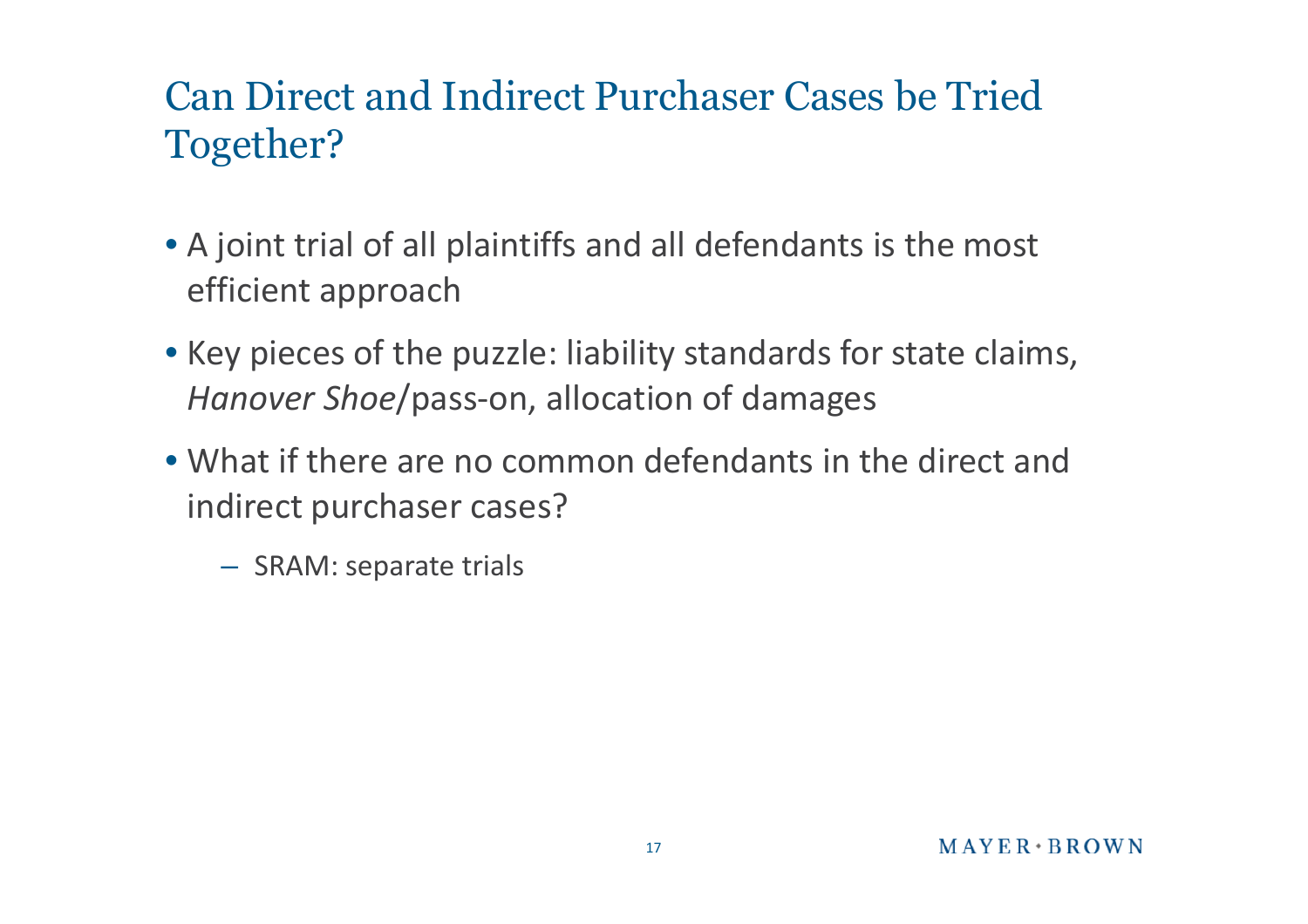# One Fly in the Ointment – Conflicting Liability Standards for Indirect Purchaser Claims

- Indirect purchasers typically sue under antitrust and consumer protection statutes
- Can conduct that does not violate the antitrust laws violate state consumer protection statutes?
- Can the jury evaluate the same course of conduct under different standards?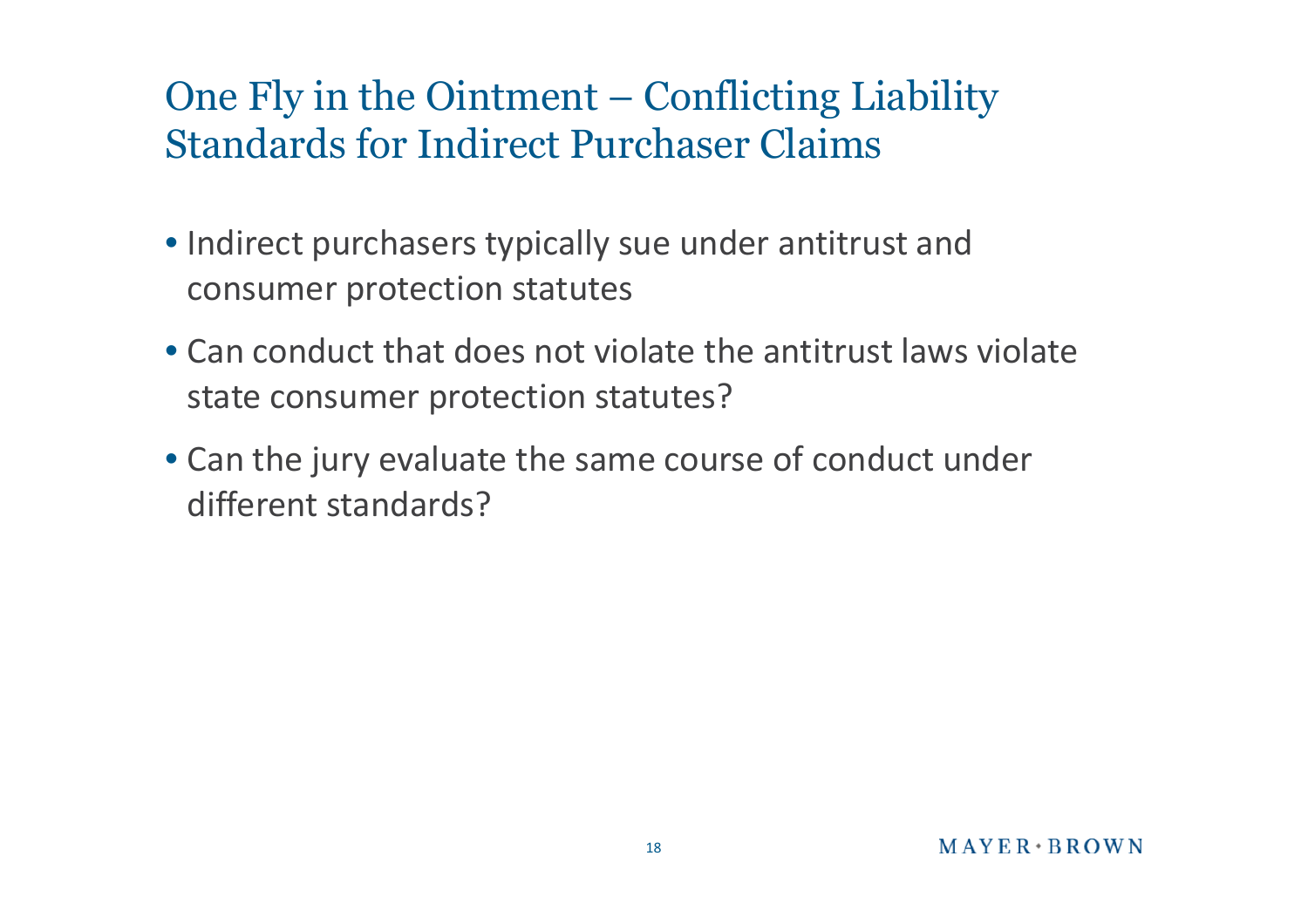# One Fly in the Ointment – Conflicting Liability Standards for Indirect Purchaser Claims (con't)

- Example: *SRAM Litigation*
	- price-fixing claim based on evidence of information exchange
	- indirect purchaser plaintiffs' proposed jury instructions would allow liability under state consumer protection standards for "unfair," "deceptive" or "unconscionable" conduct
	- liability could have been predicated on conduct that fell short of an "agreement" as required under Section 1 and state antitrust analogues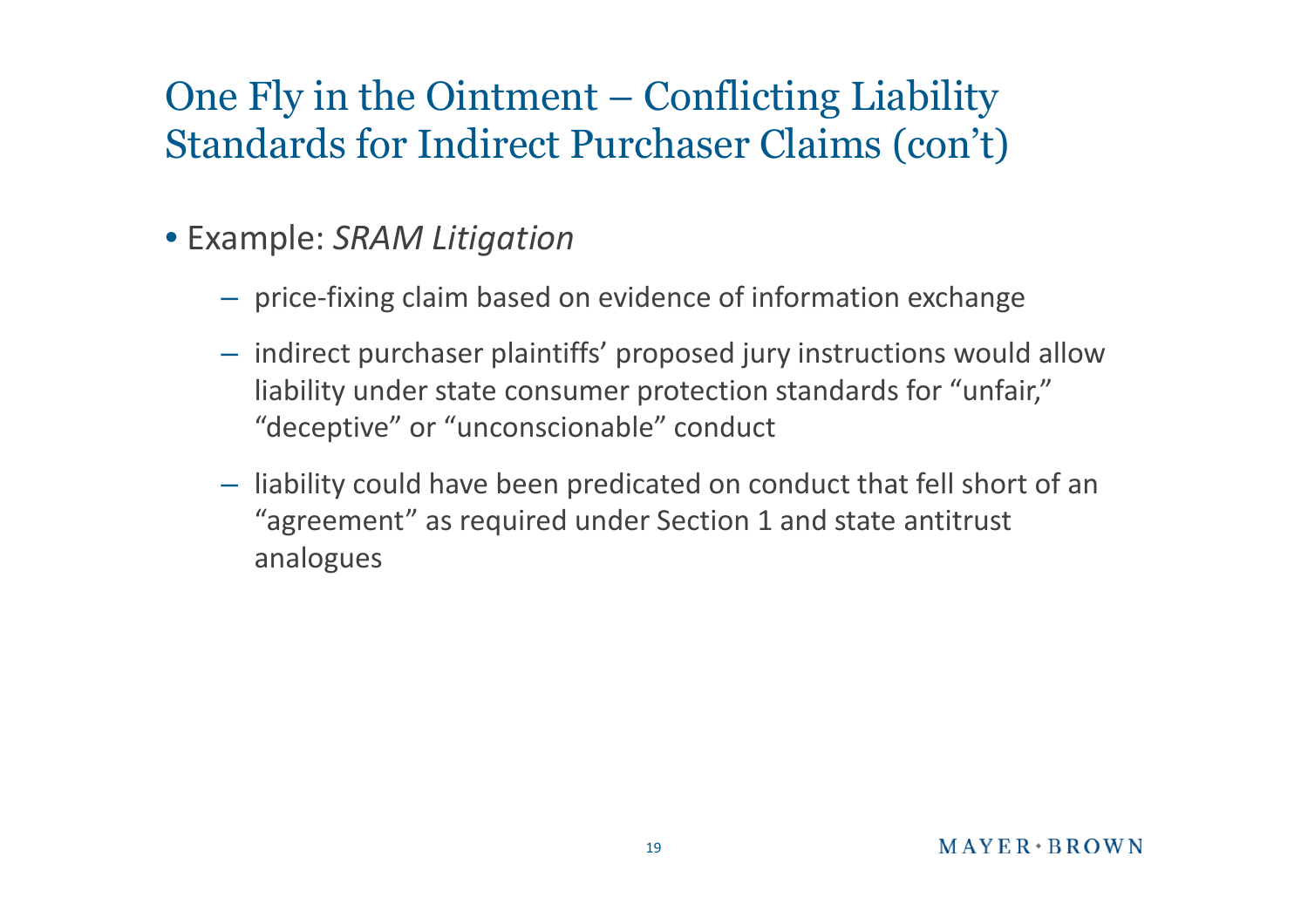# One Fly in the Ointment – Conflicting Liability Standards for Indirect Purchaser Claims (con't)

- State courts have not decided whether traditional antitrust claims recast as consumer protection claims are evaluated under different standards
- Federal courts have addressed this issue in ruling on the FTC's use of Section 5 of the FTC Act, which is the model for many state consumer protection statutes
	- Over the last 30 years, courts have shown a reluctance for Section 5 to become a "catchall" for conduct deemed unfair but not violative of the antitrust laws
	- *Official Airline Guides, Boise Cascade, DuPont*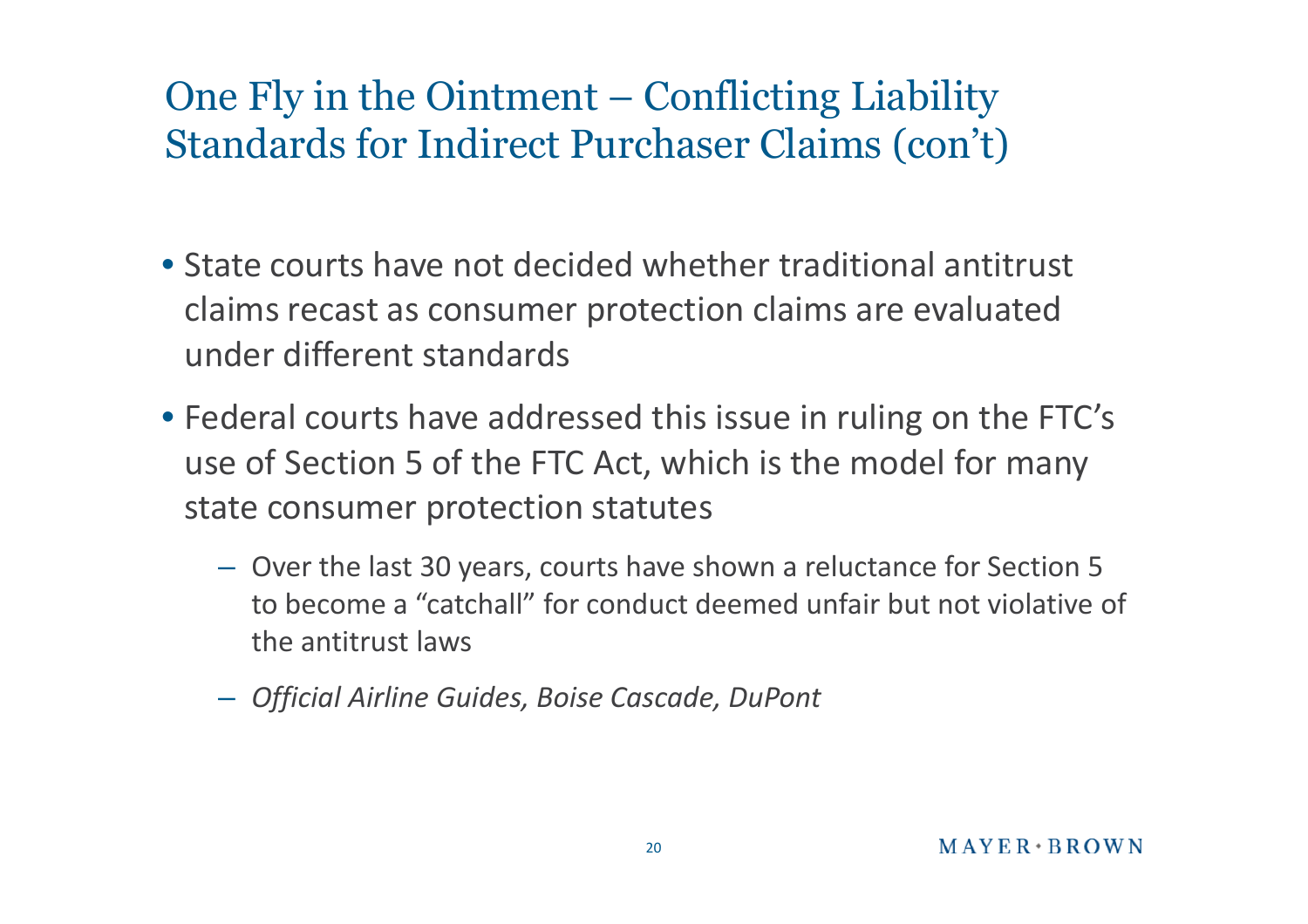#### A Second Fly in the Ointment – Pass-on

- *Hanover Shoe*: Precludes direct purchasers from raising passon defense
- Direct plaintiffs fear infringement on *Hanover Shoe* principle if indirect purchasers argue pass-on of damages
- Is *Hanover Shoe* implicated where defendants do not raise a pass-on defense, but indirect purchasers claim overcharges were passed through?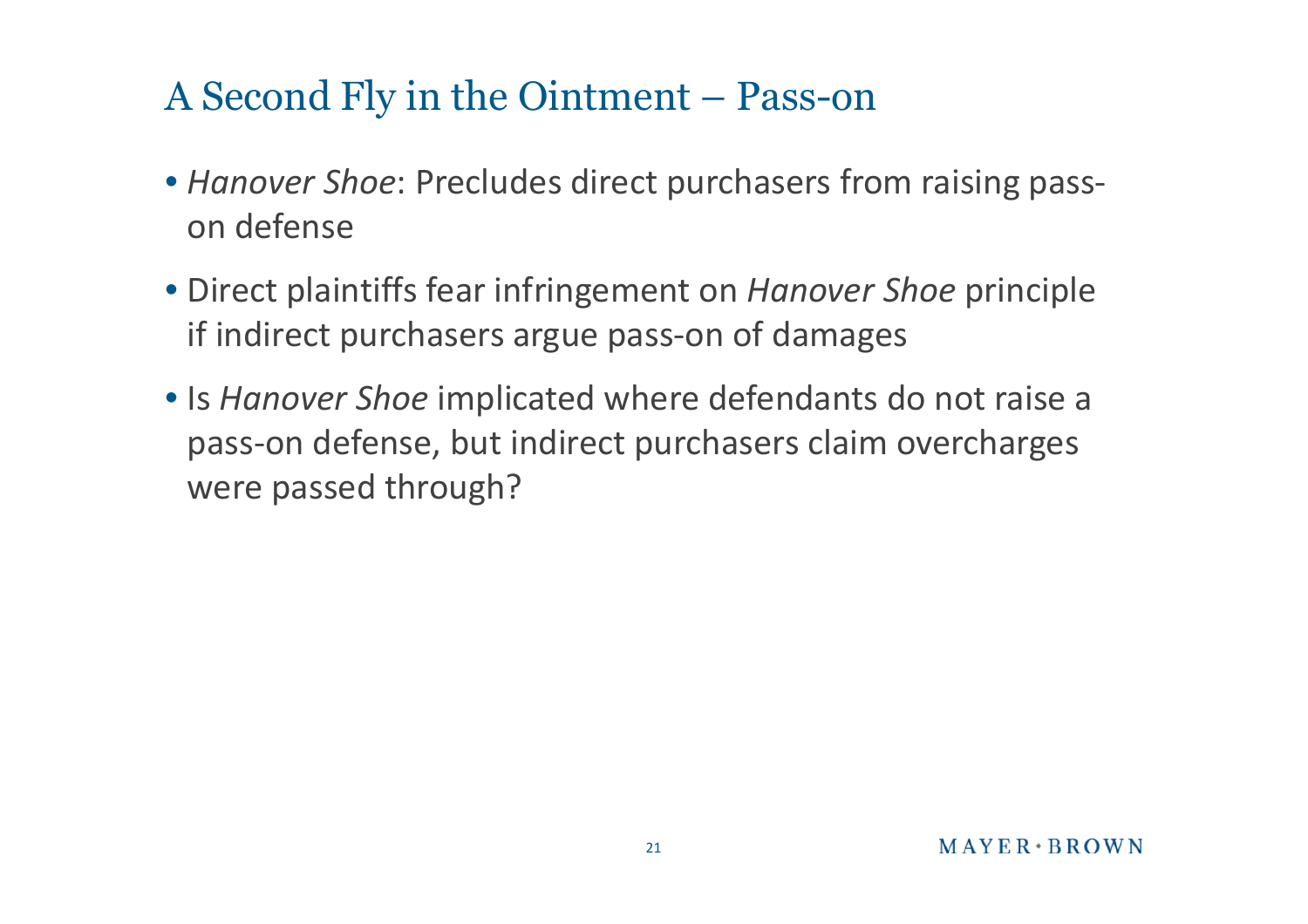#### A Second Fly in the Ointment – Pass-on (con't)

- The "cost-plus contract" exception
	- Defense allowed where pass-through could easily and reliably be shown
	- Does this logic allow direct purchasers to be subject to reduction of damages if indirect purchasers can show pass-through?
	- Or do direct purchaser plaintiffs have an absolute federal right to recover full damages?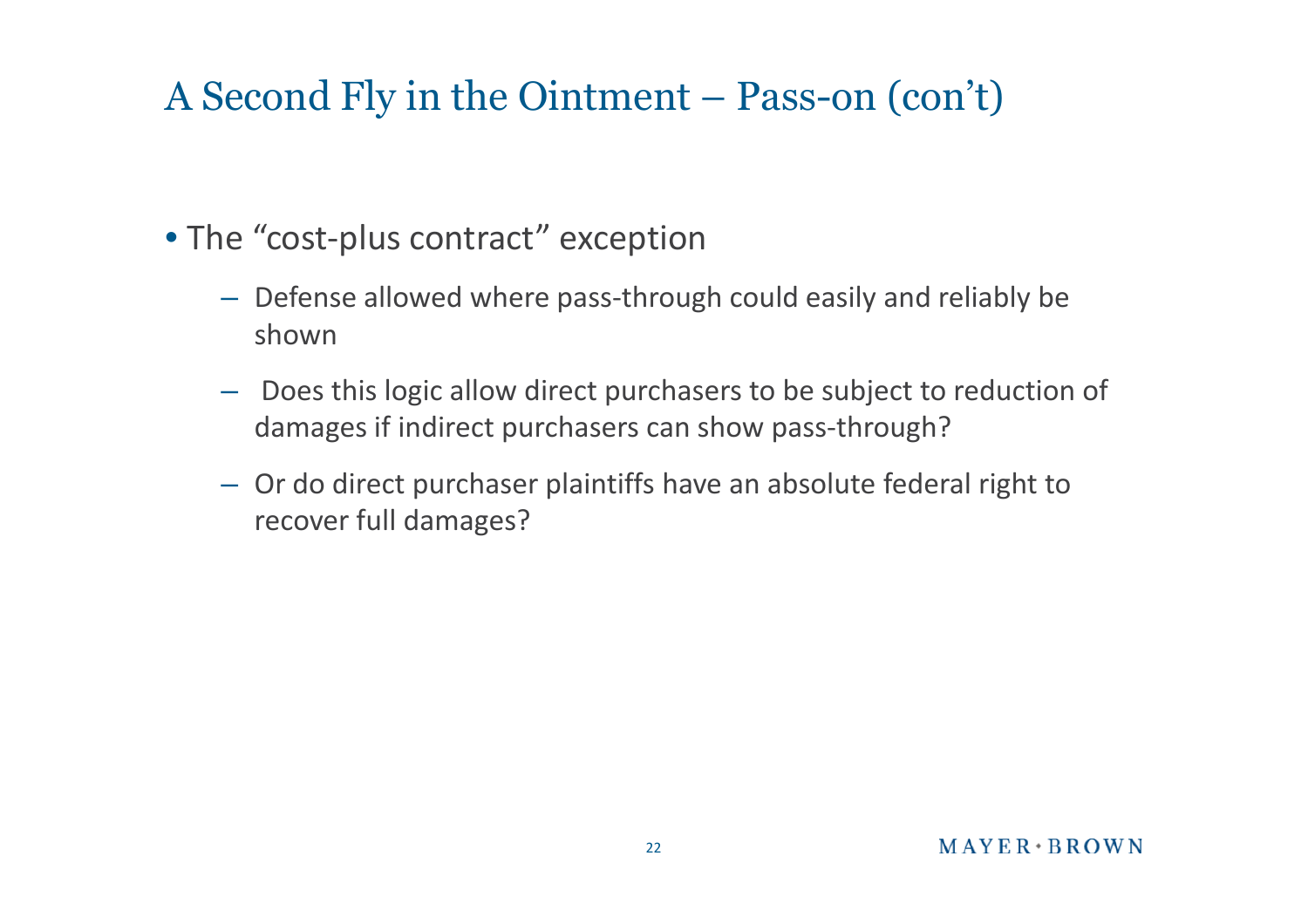# Allocation of Damages

- The problem: If direct purchasers can recover full overcharge despite pass-on (*Hanover Shoe*), and indirect purchasers can recover damages under state law (*ARC America*), defendant at risk to pay 6 times damages, trebled
- Issue can now be addressed by a single federal judge
- *Hanover Shoe* may permit allocation if pass-through proven by indirect purchasers
	- Accepted in *Western Liquid Asphalt (decided before Illinois Brick)*
	- Direct purchasers retain damages not passed on, and indirect purchasers obtain only what was passed on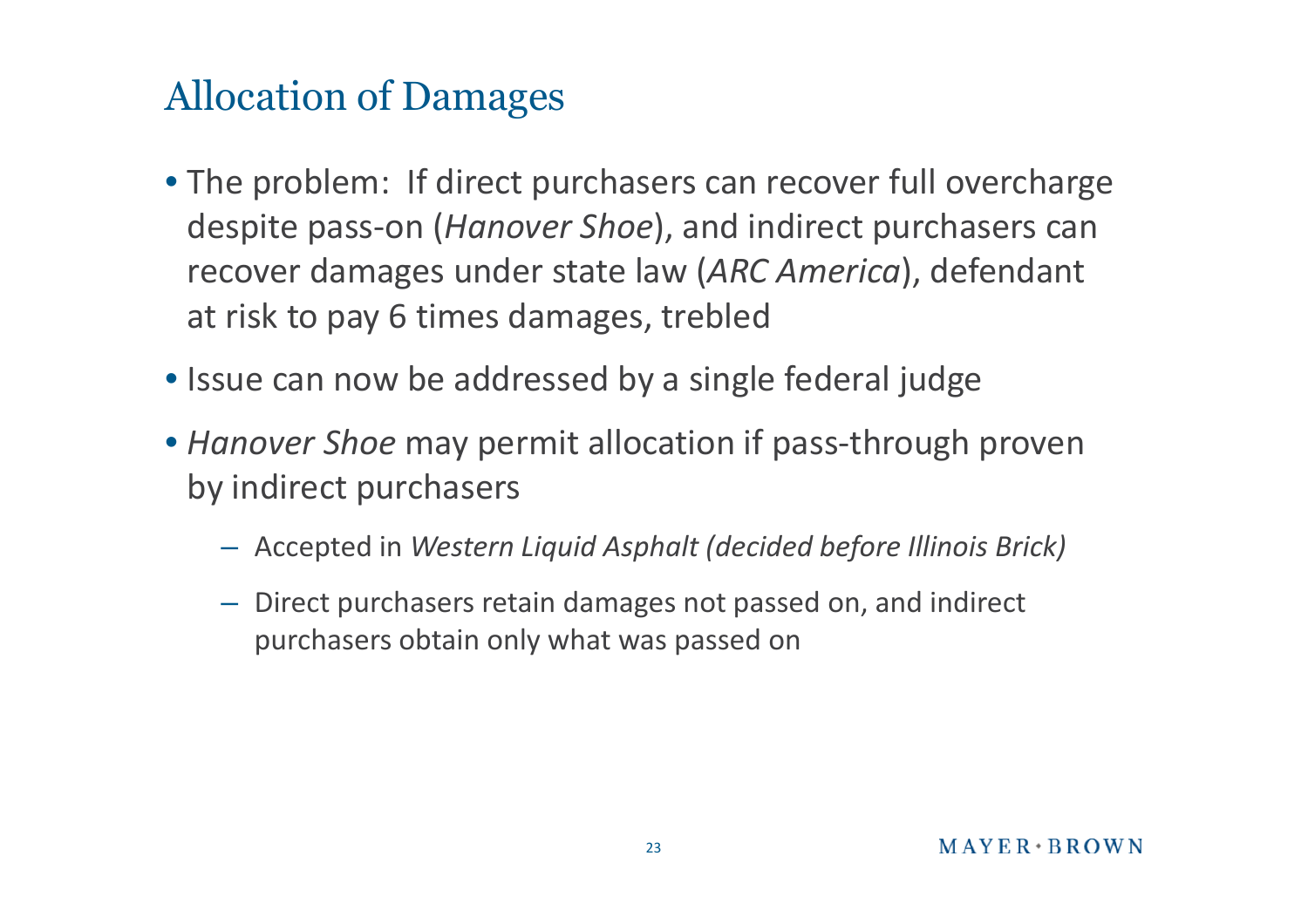# Allocation of Damages (con't)

- Alternatively, indirect purchasers' recovery may be reduced by amounts awarded to direct purchasers
	- *Illinois Brick* repealer statutes seek to avoid duplicative recovery, usually through judicial management
	- indirect purchasers could recover only those overcharges that
		- exceed direct purchaser-proven overcharges, and
		- were passed through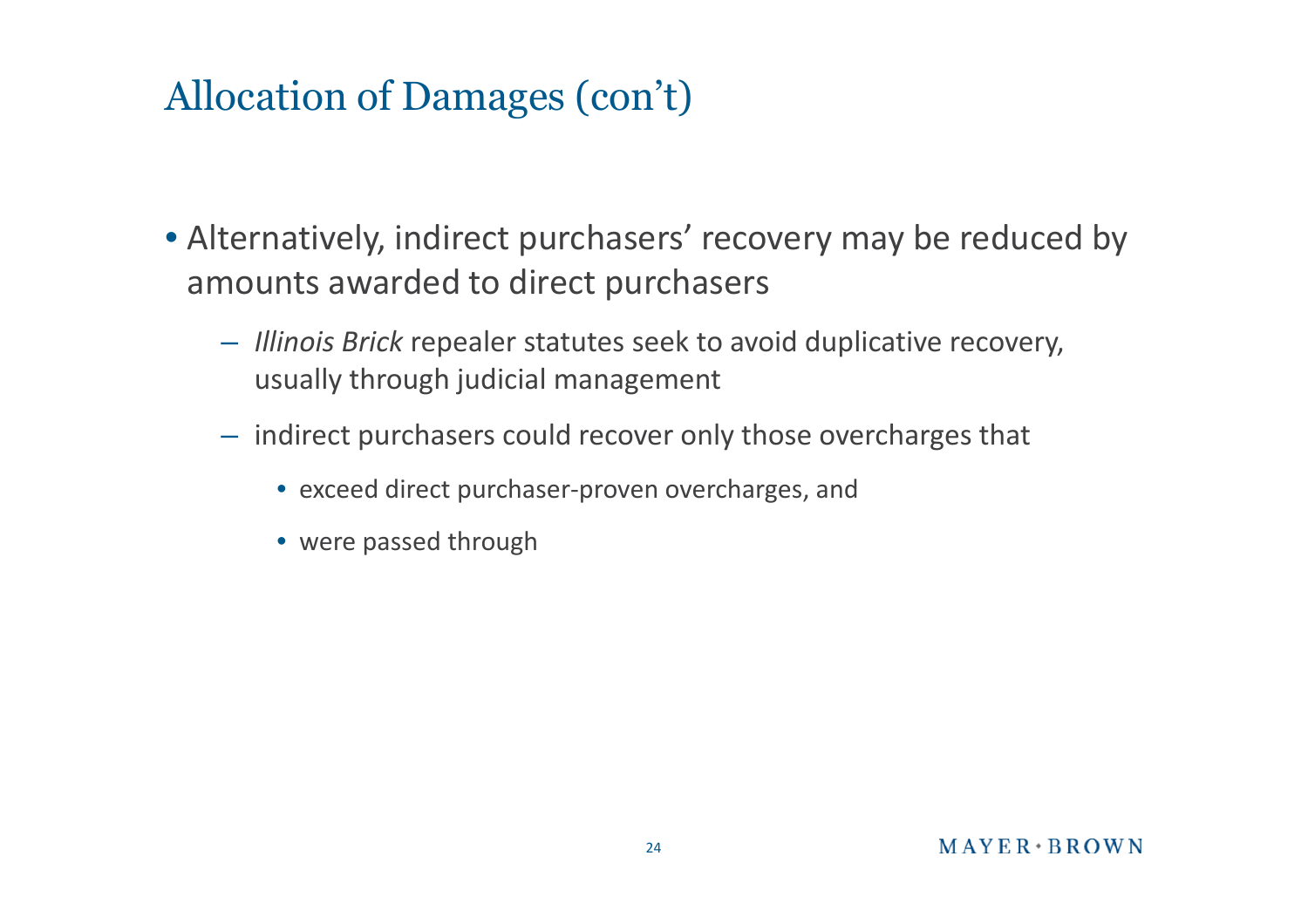#### Severance of Defendants

- Many cartel cases involve defendants who pled guilty in a related industry
	- *E.g.*, HFCS, EPDM, SRAM, Flash, LCDs
- Can the defendant that pled guilty be tried together with defendants that have no guilty pleas?
	- Key issue is admissibility of guilty plea and evidence of the other conduct
	- Theories of admissibility
		- Rule 404(b)
		- other conduct is "inextricably intertwined" with alleged conspiracy
- If plea and other conduct evidence admitted, uninvolved defendants may seek severance or separate juries
	- In re HFCS Antitrust litigation